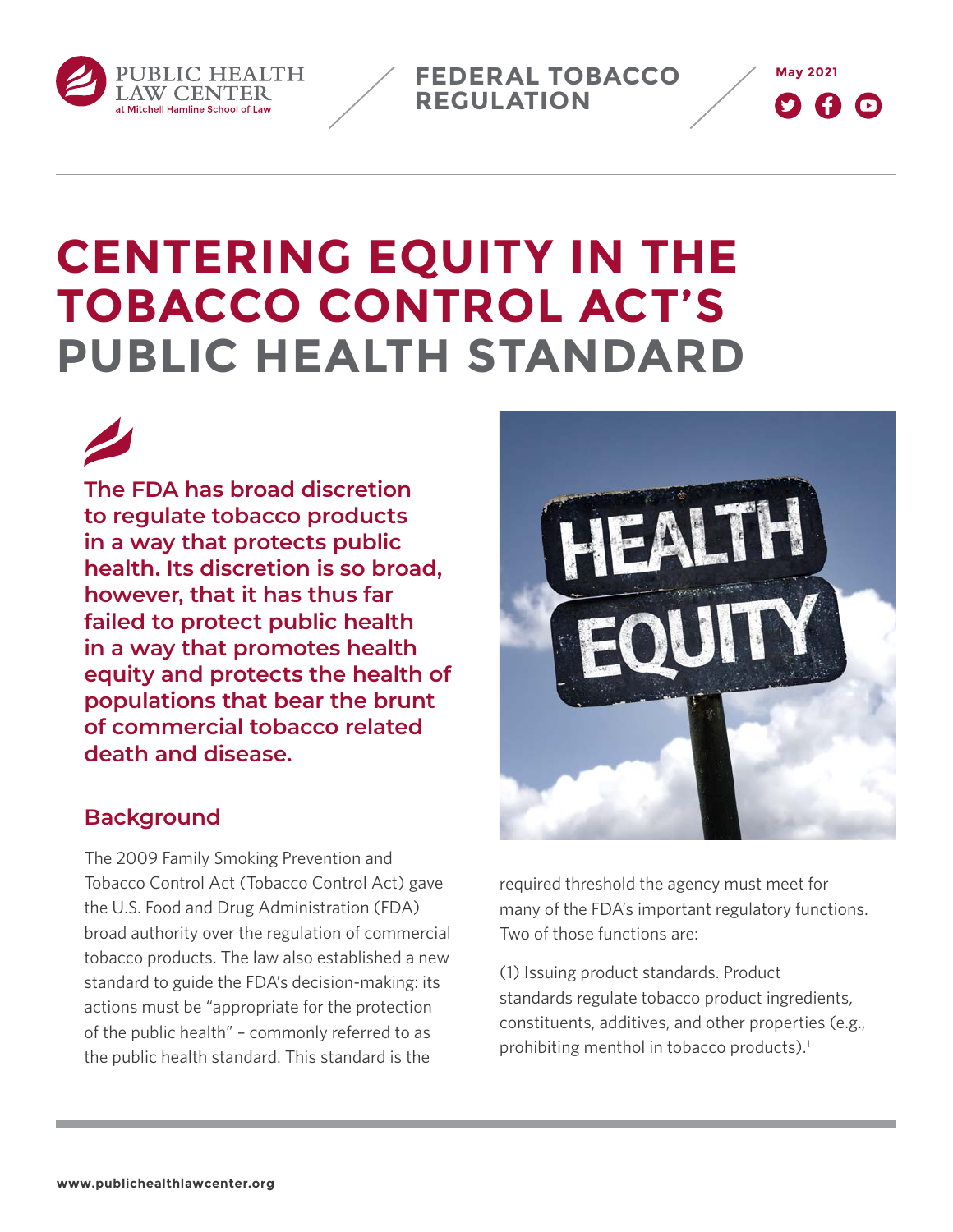

(2) Serving as a regulatory gatekeeper. Under the Tobacco Control Act, new tobacco products are only allowed to enter the market if they have received an affirmative marketing order from the FDA. New tobacco products must meet the public health standard in order to receive an affirmative marketing order.<sup>2, 3</sup> This is referred to as premarket review.

## **Public Health Standard Criteria**

The Tobacco Control Act dictates what the FDA must consider when determining what is "appropriate for the protection of the public health" in the context of both product standards and marketing orders. In the context of product standards, the FDA must consider scientific evidence concerning:

- the risks and benefits to the population as a whole, including users and nonusers of tobacco products, of the proposed standard;
- the increased or decreased likelihood that existing users of tobacco products will stop using such products; and (Cessation)
- the increased or decreased likelihood that those who do not use tobacco products will start using such products.<sup>4</sup> (Initiation)

The FDA is also charged with reviewing and issuing marketing orders for new products using the same standard.5

The public health standard therefore requires FDA to examine three basic considerations (often referred to as the three prongs), namely: (1) population-wide risks and benefits; (2) the likelihood of cessation by tobacco users; and (3) the likelihood of initiation by non-tobacco users.

Beyond these three very general considerations, however, the Tobacco Control Act provides no further detail about what the FDA should take into account in determining whether an action meets the public health standard. The Tobacco Control Act gives the FDA wide latitude to determine which risks to consider when assessing "risks and benefits to the population as a whole," as well as how much weight to give to which studies supporting likelihood of initiation and cessation. Even the Congressional discussion during the law's passage provides little additional context, stating only:

*"Appropriate for the protection of public health" is used because tobacco products are not 'safe' or 'safe and effective,' the standards used by FDA for foods, drugs, and medical devices. The public health standard is intended to be a flexible standard that focuses on the overall goal of reducing the number of individuals who die or are harmed by tobacco products.6*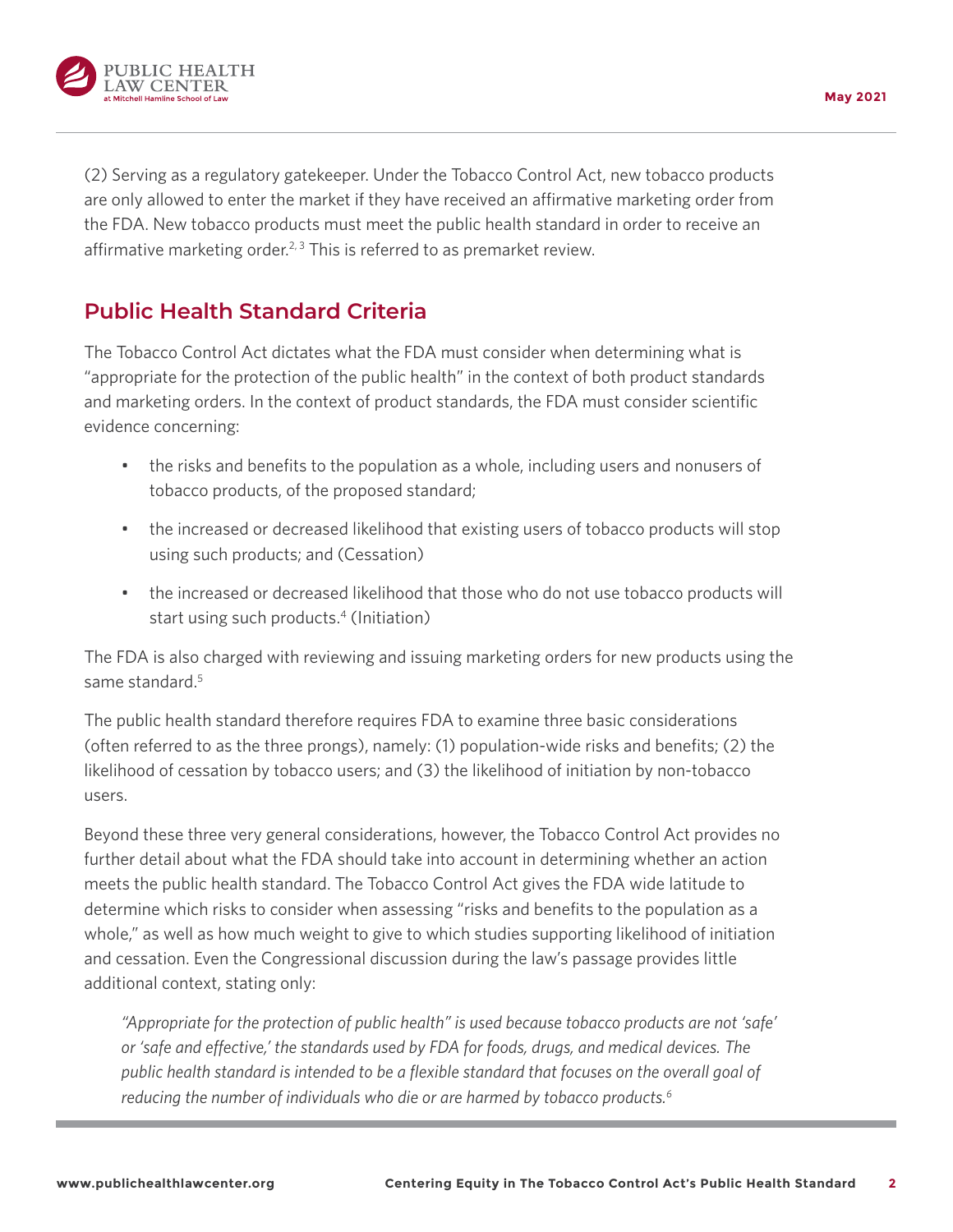

**May 2021**

Because commercial tobacco products cause harm and death when used as directed, the standard is focused on reducing that death and harm. This sentiment was shared by an FDA senior staff person during a public presentation: "Although there is not a regulatory definition, FDA considers a product 'Appropriate for Protection of the Public Health' (APPH) if we determine marketing of the product has the potential to result in decreasing morbidity and/or mortality."7

Typically, if an agency is given discretion to make decisions, it will issue more detailed regulations spelling out how its decision-making process will occur, with the language in the statute passed by Congress serving as guardrails. However, the FDA has yet to issue any regulations identifying how it assesses what regulatory actions are "appropriate for the protection of the public health."

## **Health Equity Implications**

Of course, having a standard that focuses narrowly on benefits to the "population as a whole" is a concerning standard from a health equity standpoint. Painting with such a broad brush runs the risk of minimizing unique impacts on subpopulations—most concerningly, Black or African American, LGBTQ+, Hispanic or Latinx, American Indian/Alaska Native (AI/AN), low wealth, and other communities that have been targeted by the tobacco industry and/or experience disproportionate harm. In other words, it runs the risk of replicating existing commercial tobacco control efforts, which have disproportionately benefitted white, higher-resourced populations, leaving out communities that are historically marginalized. This is particularly concerning in light of the tobacco industry's well-documented practice of predatorily targeting these communities with its deadly products.

It is unacceptable that an action could be "appropriate for the protection of the public health" as a whole, yet disproportionately harm distinct communities, particularly those experiencing intersecting and compounding impacts from commercial tobacco use, environmental racism, prejudice, economic injustice, criminal injustice, food insecurity, and many other structurally created and maintained injustices and inequities. In fact, harms to communities that are marginalized should be at the forefront of a regulatory agency's mind when considering "risks" to the population as a whole. Just as racism saps our collective health, policies and practices that have disproportionate negative impacts on marginalized communities are harmful to the population as a whole—tobacco users and nonusers alike. It is therefore critical that the agency operationalize the Tobacco Control Act's public health standard in a way that contemplates and prioritizes the elimination of health disparities.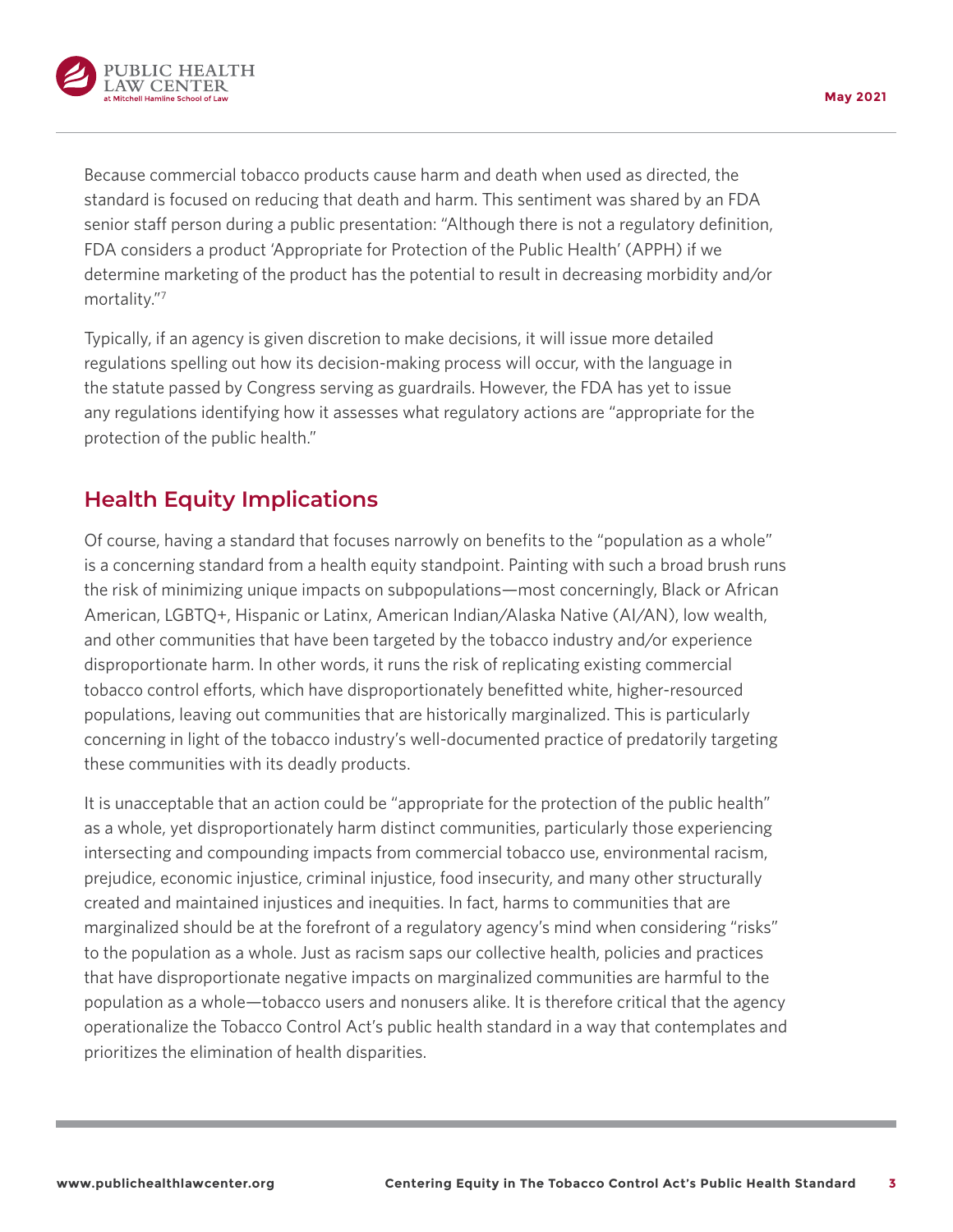

This is not just an ethical argument, however—there are laws and agency directives that require consideration of racial and health equity in taking agency action. For example, the National Environmental Policy Act (NEPA), along with a [1994 Presidential Executive Order](https://www.archives.gov/files/federal-register/executive-orders/pdf/12898.pdf) on Environmental Justice,<sup>8</sup> requires agencies to consider the health and socio-economic effects of proposed regulations on minority, low-income, and AI/AN communities and address significant and adverse environmental effects of their actions. In 2012, the U.S Department of Health and Human Services (HHS) adopted an [Environmental Justice Strategy and Implementation](https://www.hhs.gov/sites/default/files/environmentaljustice/strategy.pdf)  [Plan](https://www.hhs.gov/sites/default/files/environmentaljustice/strategy.pdf) designed to address disproportionate impacts of its actions on minority populations and acknowledges that it is required to mitigate those harms. To date, however, the FDA's Center for Tobacco Products (CTP) has issued no rules, regulations, product standards, or marketing orders that have adequately assessed environmental justice impacts under NEPA. Thus, any operationalization of the public health standard in the form of any federal action will have to take these considerations into account.

Most recently, on January 20, 2021, President Biden issued an [Executive Order on Advancing](https://www.whitehouse.gov/briefing-room/presidential-actions/2021/01/20/executive-order-advancing-racial-equity-and-support-for-underserved-communities-through-the-federal-government/)  [Racial Equity and Support for Underserved Communities Through the Federal Government,](https://www.whitehouse.gov/briefing-room/presidential-actions/2021/01/20/executive-order-advancing-racial-equity-and-support-for-underserved-communities-through-the-federal-government/) which directs agencies to assess whether agency actions and policies create or exacerbate barriers to accessing benefits produced by those actions. Additionally, President Biden renewed the [2000 Executive Order 13175 on Tribal Consultation and Strengthening Nation-to-Nation](https://www.whitehouse.gov/briefing-room/presidential-actions/2021/01/26/memorandum-on-tribal-consultation-and-strengthening-nation-to-nation-relationships/)  [Relationships,](https://www.whitehouse.gov/briefing-room/presidential-actions/2021/01/26/memorandum-on-tribal-consultation-and-strengthening-nation-to-nation-relationships/) which directs agencies to consult and coordinate with Tribes when making regulations that have a significant impact on Tribes. These could present further opportunity to request specific regulations or guidance documents explicitly stating how implementation of a population-wide public health benefit assessment can address health inequity by considering barriers experienced by historically marginalized communities.

Finally, data is power. Equity-focused research provides a unique opportunity to influence the information that is in front of the FDA when FDA determines what is "appropriate for the protection of the public health"—particularly in the context of product standards. As with other regulations, public health groups can propose public health standards to the agency in the form of a citizen petition. Take, for example, the [Menthol Citizen Petition](https://www.publichealthlawcenter.org/sites/default/files/resources/tclc-fdacitizenpetition-menthol-2013.pdf) submitted by public health groups in 2013 asking the agency to prohibit menthol as a characterizing flavor in cigarettes. In that case, the information supporting the proposed standard was collected and submitted by the public health community—not industry. Industry responded with its own data, of course, but the conversation was framed at the outset with public health—and health equity—in mind. This is how the agency itself should begin regulatory processes — by centering health equity in the process from the beginning. This means funding equity-focused commercial tobacco research to ensure that the agency has a good evidence base as a starting point for regulatory action.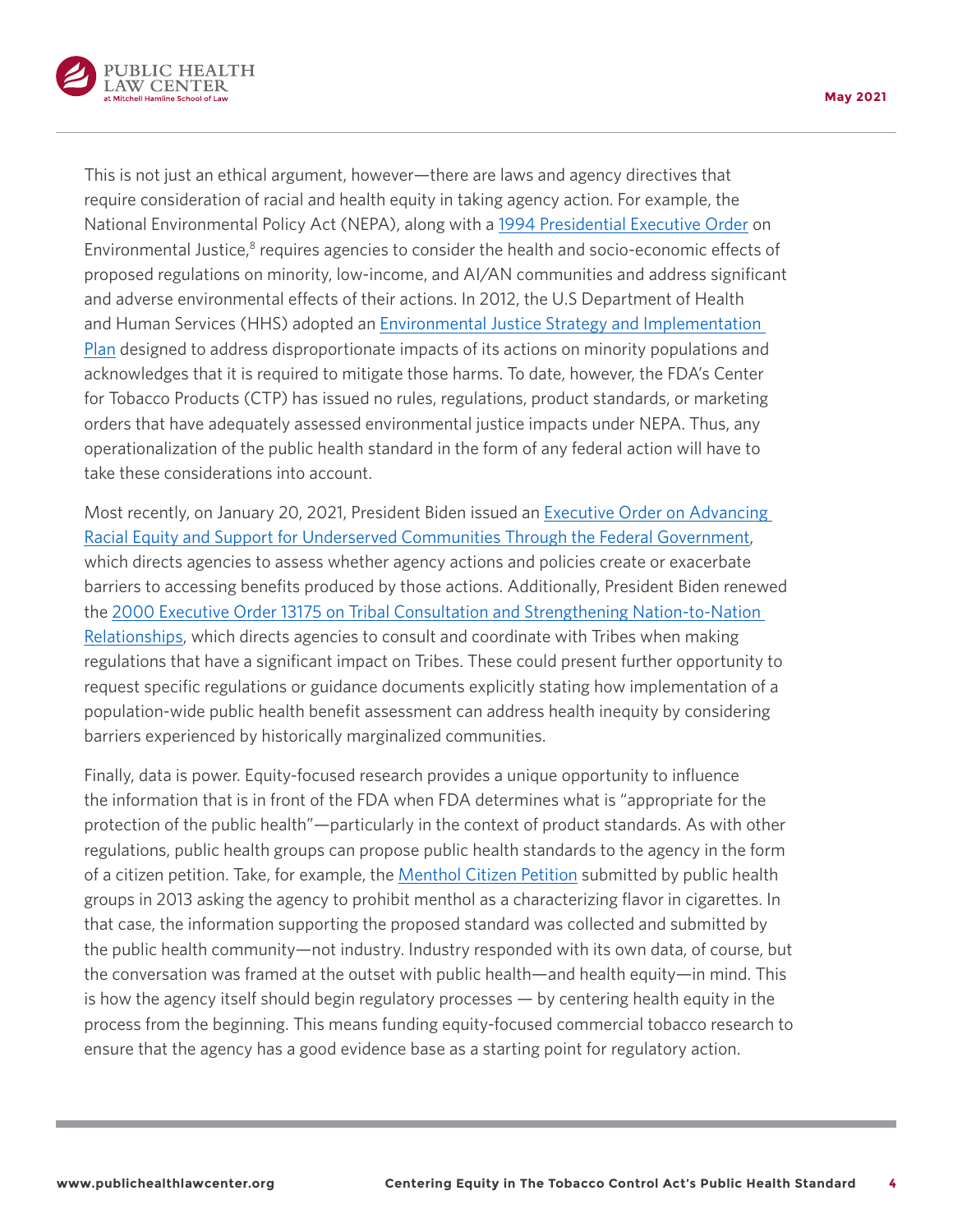

### **The Takeaway**

The Tobacco Control Act gives the FDA broad authority to regulate commercial tobacco products in ways that are "appropriate for the protection of the public health." This requires the FDA to consider risks and benefits to the population as a whole, including cessation and initiation risks and benefits to users and nonusers. The agency could operationalize this standard to focus resources and regulatory action on reducing health disparities caused by commercial tobacco use. Such a conception of the public health standard would be consistent with the broader federal framework and would require each of the FDA Center for Tobacco Products' regulatory, research, communications, and administrative functions to be reoriented to advancing equity. The public health standard can—and should—be a tool to guide agency decisionmaking in a way that places health equity at the forefront.

This publication was prepared by the Public Health Law Center at Mitchell Hamline School of Law, St. Paul, Minnesota, and made possible with funding from Robert Wood Johnson Foundation.

The Public Health Law Center provides information and legal technical assistance on issues related to public health. The Center does not provide legal representation or advice. This document should not be considered legal advice.